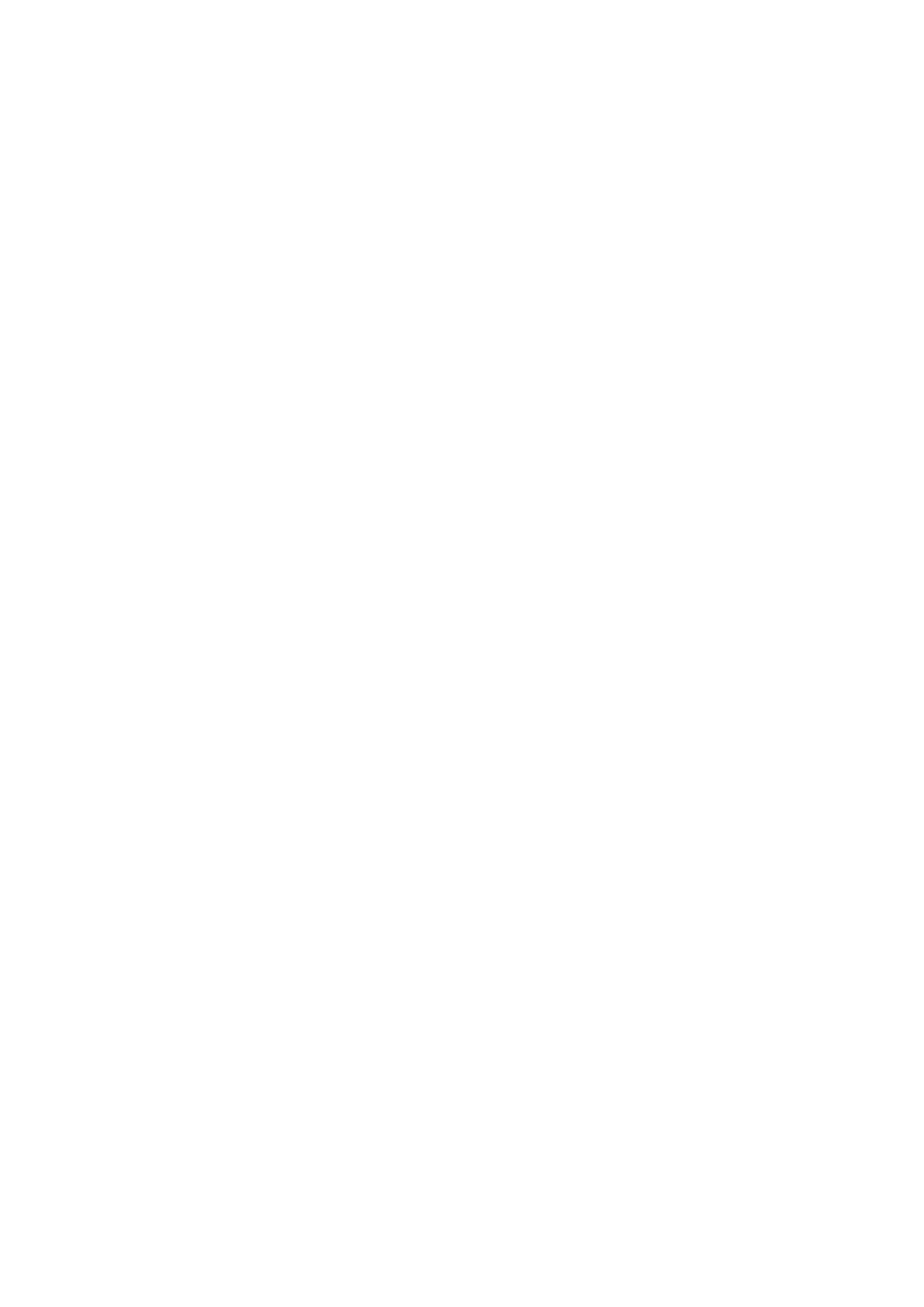About this paper: In October 2014, UN Secretary General commissioned a report by the Independent Expert Advisory Group on the Data Revolution for Sustainable Development (IEAG) to review and highlight opportunities and challenges the world is facing to improve data crucial for sustaining development. In their report, A World That Counts, the IAEG made five key recommendations and suggested an analysis of the investments needed and costs for improving the statistical systems of countries and monitoring the SDGs.

Data for Development: A Needs Assessment for SDG Monitoring and Statistical Capacity Development estimates that the IDA-eligible countries will need to spend \$1 billion a year to upgrade their statistical systems and carry out regular data collection for the SDGs<sup>i</sup>. The Sustainable Development Solutions Network (SDSN) has coordinated this report with inputs from many expert groups. Combined with other studies and discussions that have taken place in the last twelve months around the topic of the data revolution and SDG monitoring, we have a wealth of information to guide us. It is now time to move to implementation. The first step is to assure the financing needed to measure and monitor the Sustainable Development Goals and leverage the opportunities that are offered by the data revolution.

This paper builds on the studies noted above. Focusing on the needs of low-income countries, it offers three messages to guide policy decisions in the coming period: 1) build stronger national statistical systems; 2) revitalize financing for statistics; and 3) embrace the data revolution.

### FROM MDGS TO SDGS-THE EXPANDING ROLE OF DEVELOPMENT DATA:

The Millennium Development Goals guided global development efforts from 2000 to 2015. They also drew attention to the need for reliable data for setting goals and measuring progress. Now the world's governments, looking ahead fifteen years, are negotiating a new set of Sustainable Development Goals (SDGs). The SDGs will continue the fight against extreme poverty, adding the challenges of ensuring more equitable development and environmental sustainability. Crucial to their success will be good governance informed by strong statistical systems that can measure and incentivize progress across all the goals. Timely, disaggregated data will be needed to be certain that no one is left behind.

> Monitoring of the SDGs will require substantial additional investment in order to consolidate gains made during the MDG era and to develop reliable, high-quality data on a range of new subjects, such as climate risk mitigation or inequality, ensuring that no groups are excluded, and with an unprecedented level of detail. *A World That Counts*

National Statistical Systems have seen rapid advances over the past ten years; with improved use of National Strategies for the Development of Statistics, and more regular census and survey-based data collection. International donors and the UN agencies have been crucial to these improvements, but to respond to the SDG agenda greater assistance is required.

A data revolution is under way. It will affect donors and developing countries. The unprecedented rate of innovation in data collection techniques and technologies and the capacity to distribute data widely and freely has expanded the horizon of possible sources and uses of data. The adoption of the SDGs presents a strategic opportunity to build on the momentum of the data revolution and demonstrate the central role of data in eradicating poverty and promoting sustainable development.

The Financing for Development Conference hosted in Addis Ababa in July will be the key forum to secure the necessary means to meet the challenge of the SDGs. With clear commitments from member states,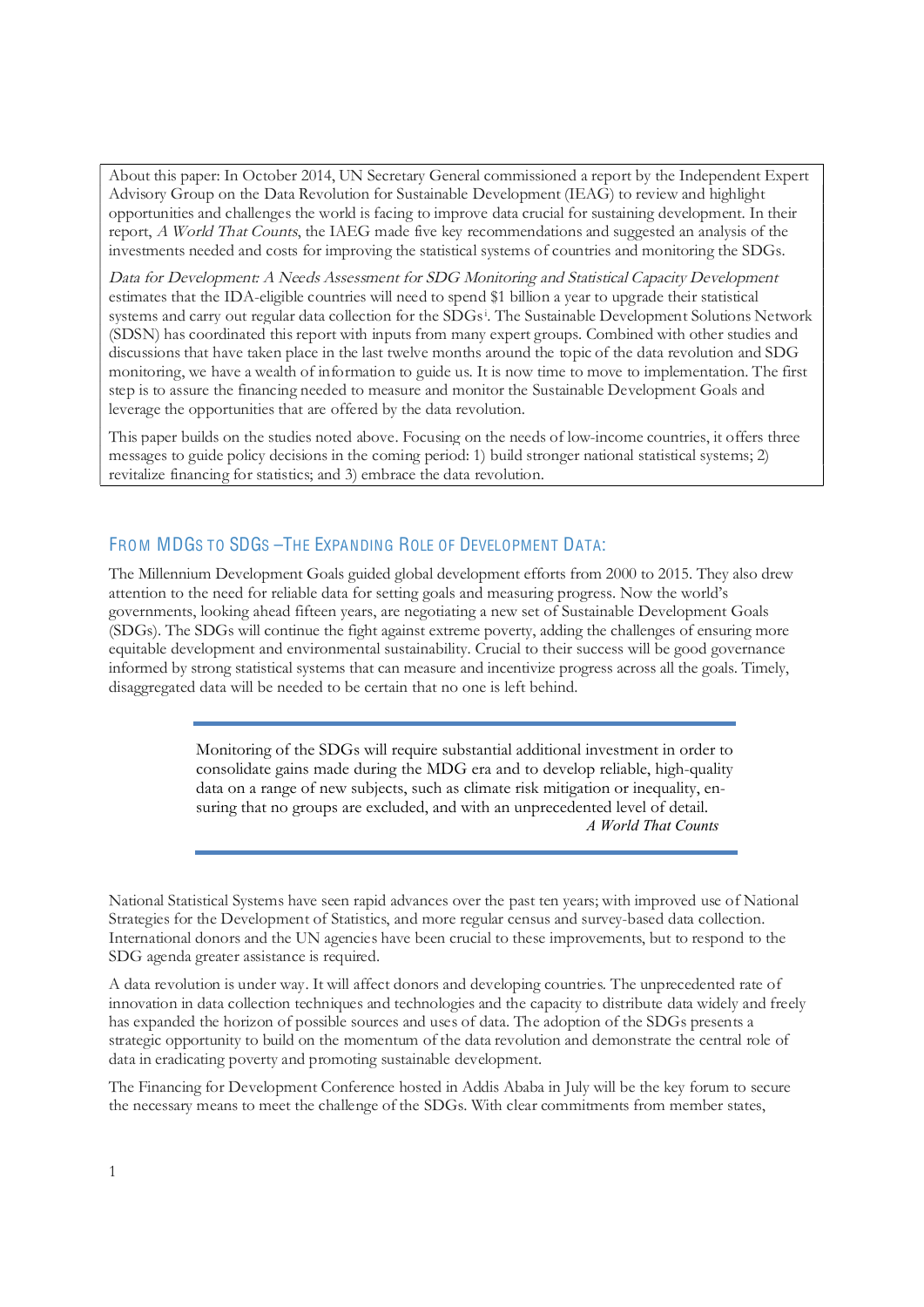international financial institutions, and the private sector, the FFD Conference could lay the ground for a meaningful partnership for development data, backed up by adequate resources.

## BUILDING STRONG NATIONAL STATISTICAL SYSTEMS

The advent of the MDGs in 2000 drew attention to many gaps in the statistical record. In 2003, PARIS21 formed a task team to examine ways to improve support to the statistical systems of developing countries for monitoring development goals. They found national statistical systems characterised by "under-funding, reliance on donor support, particularly for household surveys, and very weak administrative data systems." More than ten years later, much progress has been made. Over 100 countries produced national strategies for the development of statistics (NSDSs). *ii* National data archives have been established in about half of the IDA countries.<sup>iii</sup> The frequency and coordination of internationally sponsored surveys has improved. Ninetythree percent of the world's population was enumerated during the 2010 census round. However, as recognized by the UN Secretary General's Independent Expert Advisory Group on the Data Revolution, national statistical systems are still beset by challenges. iv

> Many national statistical offices lack sufficient capacity and funding, and remain vulnerable to political and interest group influence (including by donors). Data quality should be protected and improved by strengthening NSOs, and ensuring they are functionally autonomous, independent of sector ministries and political influence. *A World That Counts*

At the 46<sup>th</sup> Session of the UN Statistical Commission and the Intergovernmental Negotiation on Post-2015 v, governments agreed that strong national statistical offices and cross-governmental statistical systems are needed for monitoring the goals. Stronger, open data systems will also improve decision-making, program design, and service delivery, as well as transparency and accountability to citizens. To realize the opportunities of the data revolution, governments need to embark on comprehensive programs of modernisation that bolster administrative data collection across all ministries, encourage greater frequency and disaggregation of data, and encourage the adoption of new methods, such as geospatial monitoring to track social and environmental dimensions of the goals, as well as boosting statistical capacity and literacy within both government and civil society.

### REVITALIZING FINANCING FOR STATISTICS

International assistance will be crucial to support countries' modernisation efforts. The study prepared by SDSN, ODW, and a broad coalition of data for development experts estimates that a total of US\$1 billion per annum will be required to enable 77 of the world's lower-income countries to put in place statistical systems capable of supporting and measuring the SDGs.

> We recommend … a new funding stream and innovative financing mechanisms to support the data revolution for sustainable development. *A World That Counts*

We focus our analysis on 77 countries that currently qualify for concessional borrowing through the International Development Association (IDA) and are therefore likely to be in need of external assistance, and we cost a selection of core statistical products that will be essential for monitoring the social, economic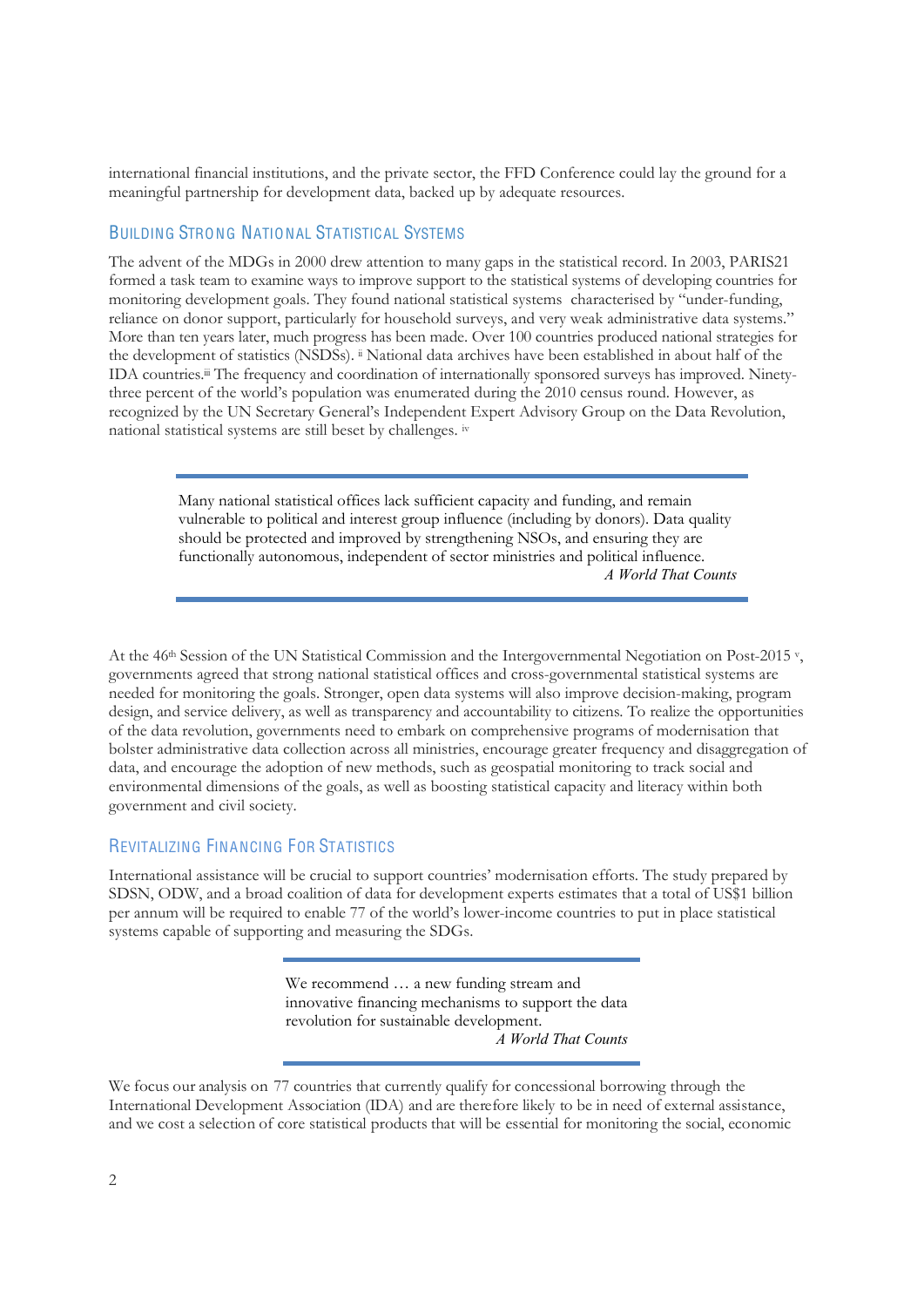and environmental dimensions of the SDGs. These products include surveys, census, civil registration and vital statistics systems, education management information systems, and select economic and environmental statistics, inclusive of geospatial data. We also allow an overhead for human resource investments and policy and legislative reforms based on current and planned expenditures.

The estimates provided in this study are conservative. We have not included the costs of monitoring and evaluation systems in each sector, which will be needed for effective program design. Nor do we look at the costs of modernization over time. New methods of data collection and analysis based on new technologies may replace or reduce the cost of traditional methods, but they will require additional investments. Should they become available, countries may realize savings or they may seize the opportunity to go beyond the basic functionality assumed here. We also recognize that other investments in the data ecosystem will be essential to underpin a more fully developed culture of statistical literacy, and for a more sophisticated government approach to data analytics, visualization, and communication. This study is focused on the core components of an effective national monitoring system and the resources required bringing low and lower-middle income countries up to this basic level.

To meet the \$1 billion per annum requirement, donors will need to maintain current contributions to statistics, of approximately US\$300 million per annum, and go further, leveraging up to US\$ 200 million more in official development assistance (ODA) to support country efforts. For their part, developing countries

> This is the "data revolution": the opportunity to improve the data that are essential for decision making, accountability, and solving development challenges.

> > *A World That Counts*

must commit to make up the rest, mobilizing domestic resources to fund their statistical development plans. vi Positively, we have observed an increase in recent years in domestic allocation of funds to statistical data plans. Donors should ease countries' access to funding by creating a new funding stream to support the data revolution for development.

Resources must also be better coordinated. Donors should align their contributions behind national strategies for the development of statistics, which highlight key priority investments. To ensure maximum coordination and coherence, this funding stream could be a multi-donor trust fund, administered by the World Bank but governed by a broad range of stakeholders, including the UN. This fund should seek to align with similar endeavours, such as the WHO and WB Civil Registration and Vital Statistics Scaling-Up Investment Plan, but also direct resources towards underfunded areas, such as gender statistics and management information systems in the education and health sectors. The fund should also seek to drive improvements in monitoring over time and to foster innovation.

### EMBRACING THE DATA REVOLUTION

As highlighted by the Secretary General's IEAG, new data collection and monitoring technologies are rapidly becoming available. These innovations will dramatically advance national statistical offices' and the international communities' ability to monitor the impact of development programs and will in form the way they are designed and implemented. High-resolution satellite imagery, mobile devices, biometric data, and crowd-sourced citizen reporting will change official data collection processes and the operation of programs they monitor. Take for example, satellite imagery. The cost of high-resolution image acquisition is falling while the availability of images and capacity for automated processing are increasing. There are many applications for earth observation data: predicting harvests, disaster response, and food security situations; monitoring geographic patterns and likely transmission corridors of diseases that have geospatial determinants; measuring population density and the spread of new settlements; and mapping and planning transportation infrastructure.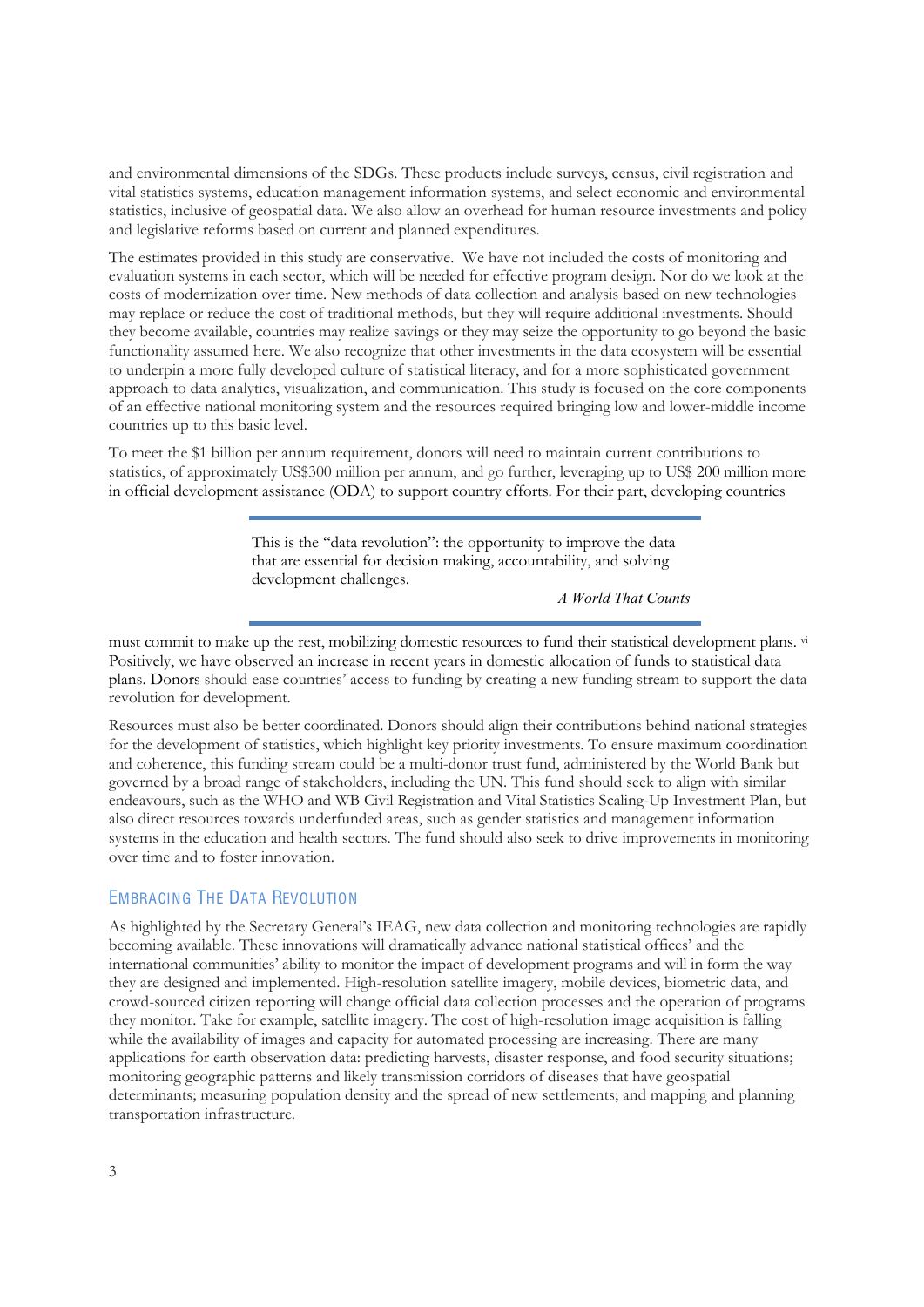Similarly, many surveys are now being conducted on digital mobile platforms. v<sup>ii</sup> This practice reduces the time and cost for data collection, improves accuracy, simplifies collection of GIS and image data, streamlines

> The bourgeoning "data revolution" movement should seize on the opportunity to strengthen national statistical systems in the region from the ground up, focusing on underlying political economy issues that the slowed progress on data for decades. *Delivering on the Data Revolution in Sub-Saharan Africa* x

integration with other information streams, and opens up the possibility of incorporating micro-chip based sensors into survey processes. Innovation is not just about adopting new technologies. Many countries are also innovating by expanding the use and impact of data through open data. Others are innovating in setting up partnerships for groups with different skill sets to work together from research to data production towards a common goal. These and other innovations will drive new approaches to achieving the SDGs, from pinpointing specific communities and households for health initiatives to integrating real-time monitoring of natural resources into allocation schemes and tracking government and donor investments. In spite of initial upfront costs for software, hardware or training, such innovations have huge potential to lower the cost of SDG monitoring over time.

# A CALL FOR ACTION

Since May 2013 when the High-Level Panel on the Post-2015 Development Agenda called for a data revolution, there has been an outpouring of reviews, studies, and blog posts. The Secretary General's IEAG, A World That Counts , issued at the end of 2014 is the most comprehensive. There has also been follow up work led by the UN statistical community as well as donor-supported special studies, such as the PARIS21 review of the status of the data revolution in developing countries. viii The most recent contribution is the SDSN-coordinated Needs Assessment

There is much energy and enthusiasm among stakeholders for a data revolution in support of development, and in particular, to support SDG monitoring. Now is the time to build on the work done and chart a path for action. These are the critical players who must take responsibility for making the development data agenda attainable:

- O The United Nations should lead the development of standards for new indicators and coordinate the monitoring of the SDGs. As the convener of the UN Statistical Commission it should advocate for principles of equity and data privacy and propose statistical and technical standards to encourage innovation and facilitate openness and information exchange.
- O The World Bank should be encouraged to establish new funding or re-purpose existing sources for the development data agenda, governed by a broad coalition of actors, working in partnership. The World Bank has demonstrated its ability to manage multi-donor trust funds for statistical capacity building. The World Bank working with other donors (traditional and new ones) should help with channeling funding to developing countries and provide a mechanism for better coordi nation among the donors with varied interests. The new funding stream should also be prepared to provide resources for critical data gaps not covered elsewhere.
- O Countries must prioritize improvements to their national statistical systems. Well-articulated plans accompanied by realistic budgets are needed to enlist domestic support and to coordinate with donors. As full partners in the international statistical system, they should define their own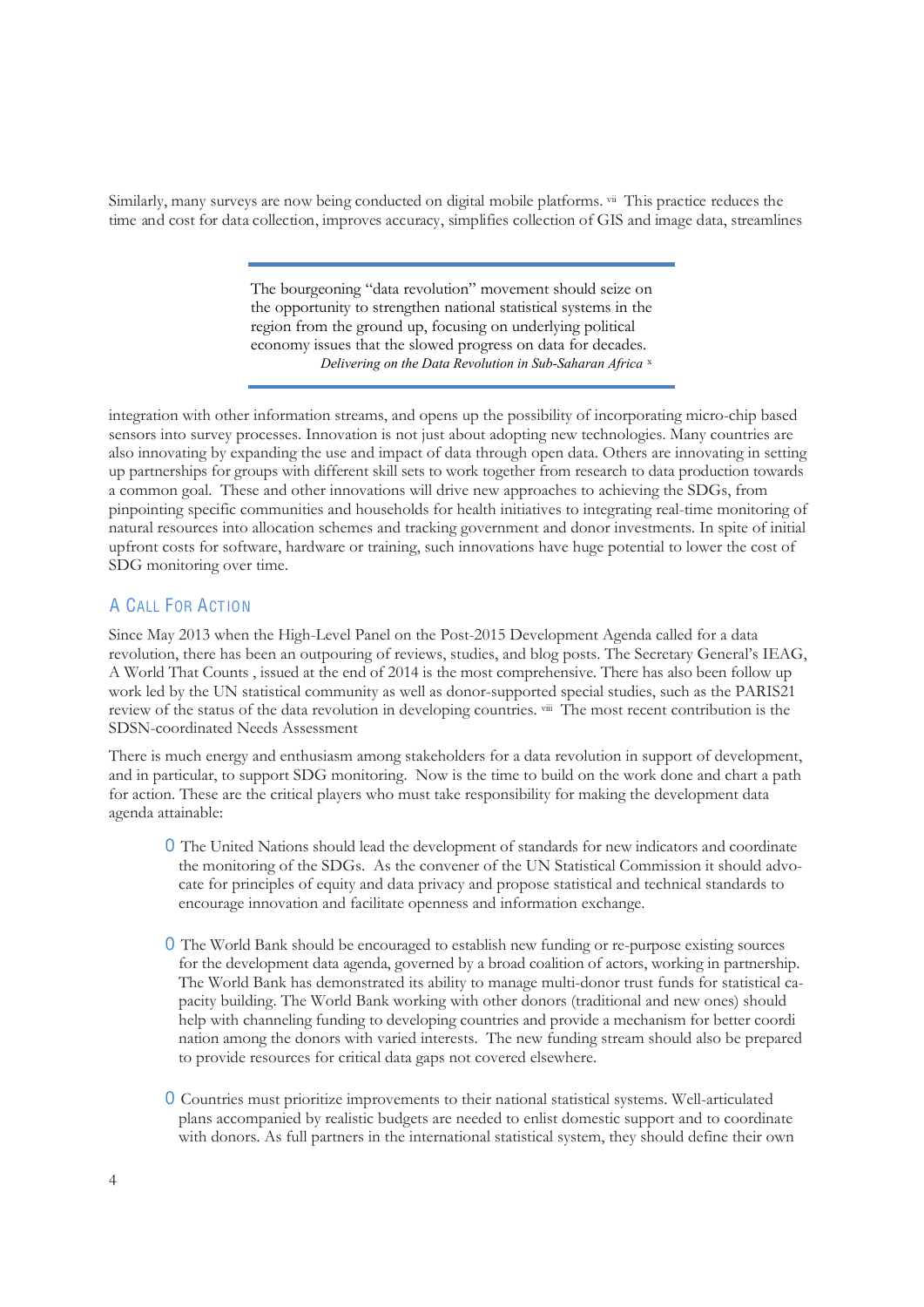development plans and advocate for innovative approaches to producing statistics that meet their needs.

- O Regional entities should prioritize and encourage improvements in data and statistics, as demonstrated by the recent Africa Data Consensus. ix
- O International agencies, think tanks, NGOs, donors, and others who have been instrumental in the work of the development data agenda so far can add value through knowledge, resources, and partnerships. It is important to strengthen the involvement of these stakeholders and har ness their interest and know-how for the future.

A World That Counts recommends the creation of a World Forum on sustainable development data to kickstart national, regional, and global actions and look for ways to better coordinate them, an idea that has been endorsed by many of stakeholders and key players. The World Forum could bring together the critical ecosystem to share ideas and experiences for data improvements, innovation, advocacy and technology transfer. Such a gathering could mark the beginning of a new global partnership for development data to make the data revolution a sustainable revolution for all.

Prepared by SDSN and Open Data Watch with inputs from ODI, PARIS21, UN Foundation, and The World Bank.